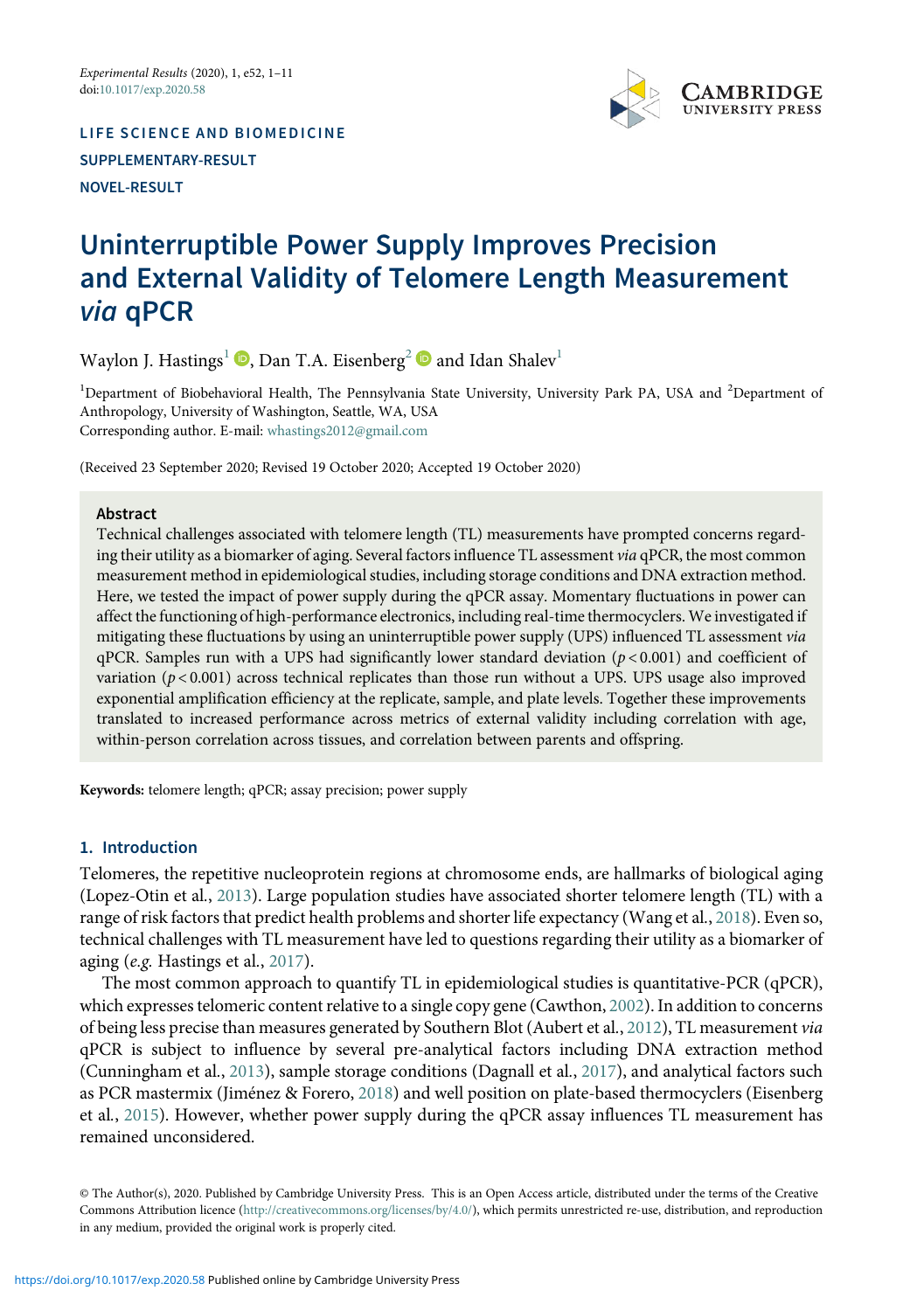#### 2 Waylon Hastings et al.

Momentary fluctuations in power can affect the functioning of high-performance electronics, including real-time thermocyclers. These fluctuations can be mitigated by using an uninterruptible power supply (UPS), an apparatus capable of supplying constant, uninterrupted voltage (Aamir et al., [2016](#page-5-5)). The current study investigated if UPS usage influenced TL assessment via qPCR across a range of technical and external validity metrics.

#### 2. Methods

#### 2.1. DNA Extraction and Telomere Length Assessment

Whole blood and buccal epithelial cells were collected from 26 grandmothers (age 52.6–72.2), 106 mothers (age 29.1–43.6) and 126 children (45.4% male; age 0.5–24.9). DNA for TL analyses was extracted from buffy coat  $(N = 94; 12$  grandmothers, 79 mothers, & 3 children) and buccal epithelial cells  $(N = 271; 26$  grandmothers, 116 mothers, & 129 children; dataset included multiple time points for 10 mothers and 3 children) using QIAamp DNA Mini Kits (Qiagen, Germany). DNA purity and quality was assessed using 260/230 and 260/280 ratios, but no exclusionary criteria was imposed prior to assays. DNA was stored at -80°C until TL analysis. All TL assays were performed by WJH on a Qiagen Rotor-Gene Q thermocycler, using a qPCR protocol adapted from Cawthon [\(2002\)](#page-5-0). Each telomere assay comprised two qPCR runs, one run quantifying telomere content (T) and a second run quantifying genome copy number (S) using the single copy gene 36B4. Detailed descriptions of sample handling and processing, as well as details regarding qPCR assay and quality control are summarized in the supplemental material in accordance with guidelines recommended by the Telomere Research Network [\(https://trn.tulane.edu/wp-content/uploads/sites/445/2020/08/TRN-Reporting-Guidelines-updated.pdf\)](https://trn.tulane.edu/wp-content/uploads/sites/445/2020/08/TRN-Reporting-Guidelines-updated.pdf). The same DNA aliquot was used for T and S runs. Each run hosted triplicate reactions of 22 samples, 5 standards, and 6 positive controls on 100 well disks.

Telomere length was quantified as the T/S ratio, which was calculated as  $T/S = \left(\frac{E_T^{Ct_T}}{E_S^{Ct_S}}\right)^{-1}$ , where  $E_{T/S}$ is the efficiency of exponential amplification for the telomere or single copy gene respectively, and  $Ct_{TS}$  is the cycle at which a given replicate targeting telomeric content or the single copy gene reaches the critical threshold of fluorescence detection. A serial dilution of five standards were used to identify a critical threshold of detection for extraction of  $\text{Ct}_{T/S}$  values. Estimates of amplification efficiency at the replicate, sample, and plate levels used data generated from LinRegPCR (Ramakers et al., [2003\)](#page-6-4). T/S ratios were calculated using plate-level efficiencies, which have been shown to decrease bias and variability in qPCR data (Ruijter et al., [2009\)](#page-6-5).

#### 2.2. Sample Overview and Statistical Analyses

The present work summarizes data generated from TL assessments of 2,221 replicate reactions across 34 qPCR runs (17 T & 17 S) as part of a larger investigation into intergenerational transmission of trauma, as previously reported (Etzel et al., [2020\)](#page-5-6). Sample-level analyses used the standard deviation and coefficient of variation across replicate Ct<sub>T/S</sub> values, natural log transformed T estimates (Ln $\left[E_T{}^{Cr}\right]$ ), and natural log transformed S estimates (Ln $\left[E_{S}^{Ct_{S}}\right]$ ). Due to potential differences in reaction chemistry, telomere and single copy gene reactions were analyzed independently. A full break down of sample flow and subsets used in each analysis is provided in [Figure 1](#page-2-0). Results described in the main text represent combined analyses of leukocyte and buccal samples. Independent analyses within each tissue are reported in Supplemental Tables S1-S5. Two telomere samples failing to reach the threshold of detection were removed from analyses. A UPS (Back-UPS Pro 700; APC) was utilized on approximately half of the runs ( $N = 18$ ;  $9T \& 9S$ ). All samples which had T run with the UPS also had their corresponding S reaction also run with the UPS. The runs utilizing the UPS were situated within the middle of the assays (i.e., 5 T runs and 5 S runs without the UPS followed by 9 T runs and 9 S runs using the UPS followed by 4 T runs and 4 S runs without the UPS). Differences in group means were assessed using t-tests. Homogeneity of variances between reactions assessed with and without the UPS was tested using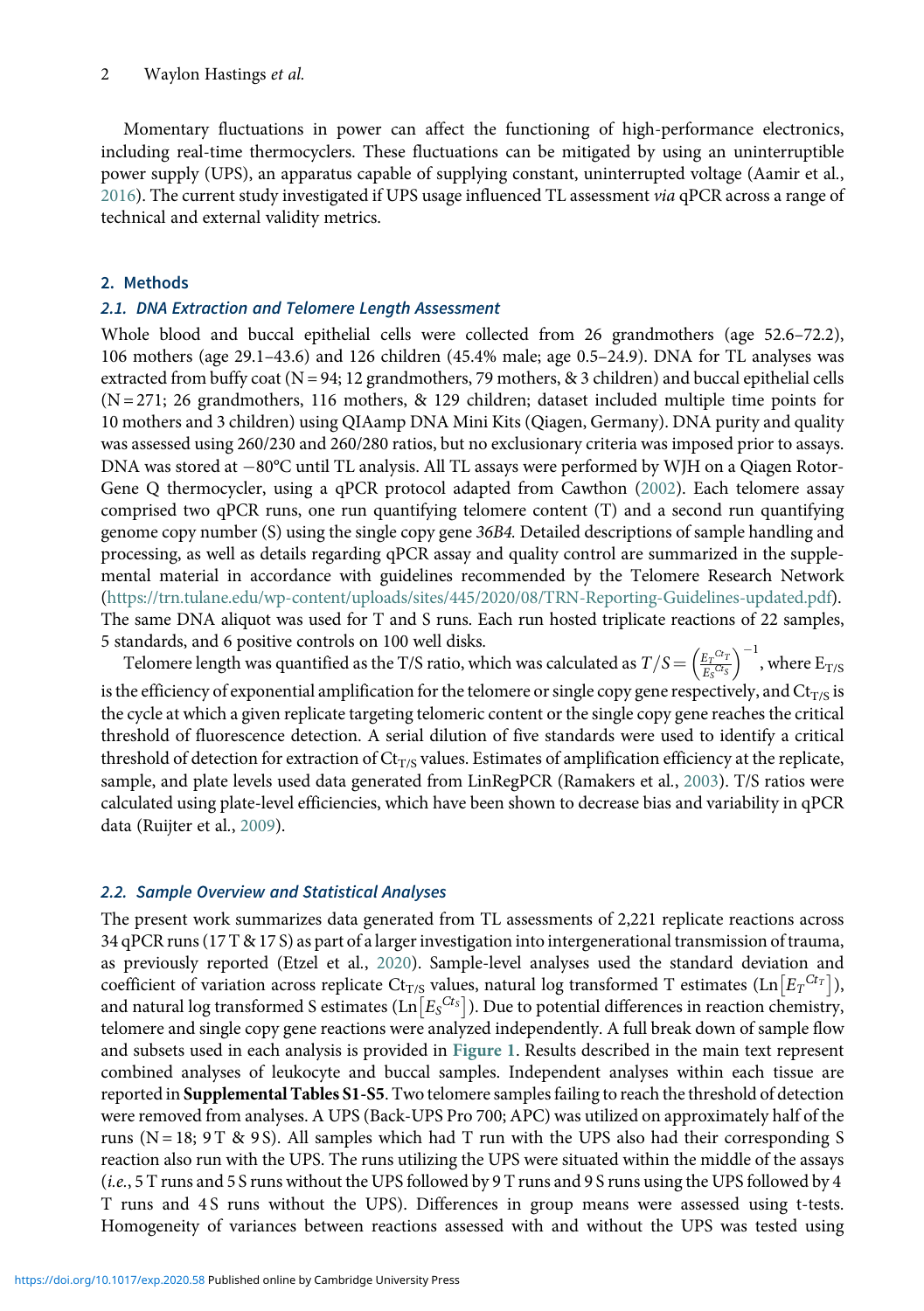<span id="page-2-0"></span>

Figure 1. Sample flow and subsets used for analyses. 1A. 2,221 replicate reactions comprising the full sample. 1B. Replicate reactions were distinguished by amplification target and analyzed separately due to concerns in reaction chemistry. Replicate reactions were used in analyses of replicate level efficiencies as a function of UPS utilization. 1C. Technical replicates were clustered by sample ID for analyses of standard deviation and coefficient of variation across replicate level efficiencies, replicate T-estimates, and replicate S-estimates. Differences in sample level efficiencies, calculated as the average efficiency across replicates, were also conducted within this subsample. The two additional data points for single copy gene data correspond to the two telomere samples that did not amplify as described in main text. 1D. Calculated T-estimates and S-estimates were used to calculate T/S values for 363 samples. Original T/S values for the 9 samples that were rerun were not included in analyses of T/S ratio data. Neither were the 9 T/S values marked as outliers, bringing the final sample size for external validity correlates to 354.

Levene's test. In instances where group variances were significantly different, the Welch t test was conducted in lieu of the Student's t test (Welch, [1947](#page-6-6)).

To better understand how UPS usage would influence the findings derived from telomere length data, we compared how samples assessed on runs with and without a UPS varied in their correlation between T/S ratio and external validity metrics including age, across-tissue within person, and among parents and offspring (Eisenberg, [2016\)](#page-5-7). Differences in T/S ratio correlation coefficients were evaluated based on overlap of 83.4% confidence intervals (Knol et al., [2011\)](#page-6-7). Samples with T/S ratios more than 3 standard deviations above the mean were marked as outliers and removed from analyses  $(N_{(+)UPS} = 5; N_{(-)UPS} = 4)$ . Statistical analyses were conducted with IBM SPSS Statistics 26. Sample size estimates for reported power calculations were performed in Stata 15.1 using the 'power onecorrelation' command with power = 0.80 and  $\alpha$  = 0.05, and effect size equal to the observed correlation coefficient.

#### 3. Results

The standard deviation and coefficient of variation were significantly lower across replicate  $\mathrm{C}_{\mathrm{tr}}$  values and natural log transformed T estimates for samples assessed on runs utilizing a UPS relative to those run without a UPS (Figure  $2\mathbf{A}$ ; [Table 1:\)](#page-3-1). Estimates of amplification efficiency at the replicate, sample, and plate level were also significantly improved on runs using a UPS, situating them closer to desired population doubling ([Figure 3](#page-3-2)A; [Table 1:\)](#page-3-1). Similar patterns were observed for reactions targeting the single copy gene ([Figure 2](#page-3-0)B; [Figure 3](#page-3-2)B; [Table 2:\)](#page-4-0).

UPS status improved all metrics assessing the external validity of T/S ratios [\(Table 3:](#page-4-1)). Within-person, cross-tissue correlations were significantly higher for samples assessed with a UPS relative to those without. The correlation between age and T/S ratios and between parent and offspring T/S ratios were also improved for samples assessed with a UPS, but not to a significant extent. Similar patterns were observed when leukocyte and buccal samples were analyzed independently (Supplemental Table S5).

To explore power gains yielded from using the UPS, we compared the sample sizes needed to distinguish UPS versus no-UPS TL external validity correlates as significantly different from zero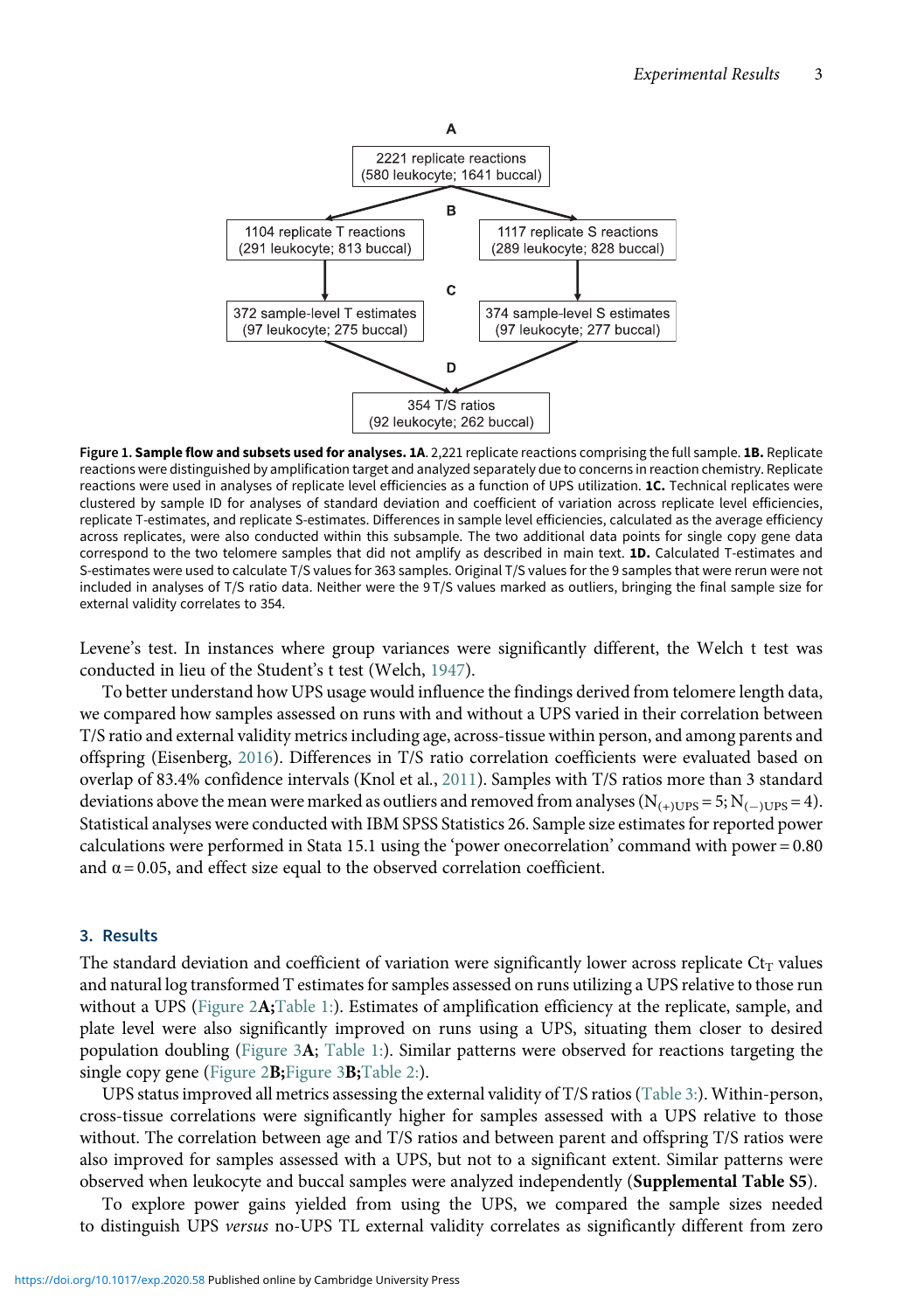<span id="page-3-0"></span>

Figure 2. Differences in assay precision as a function of UPS usage delineated by PCR amplification target. 2A: Average standard deviation and coefficient of variation across replicate  $C_t$  values and T estimates for samples assessed with (N = 196) and without (N = 176) the use of a UPS. 2B: Average standard deviation and coefficient of variation across replicate Ct<sub>S</sub> values and S estimates for samples assessed with (N = 198) and without (N = 176) the use of a UPS. Error bars reflect standard error of the mean. SD = Standard Deviation. CV=Coefficient of Variation. \*\*\* $p$  < 0.001.

|                                                                                   | (—UPS)     | $(+)$ UPS  | Test Statistic         | <i>p</i> -value |
|-----------------------------------------------------------------------------------|------------|------------|------------------------|-----------------|
| <b>Standard Deviation Across Replicate Ct Values</b>                              | 0.14(0.09) | 0.10(0.07) | $t_{322,038} = 4.555$  | p < 0.001       |
| CV Across Replicate Ct Values                                                     | 0.49(0.32) | 0.38(0.25) | $t_{330,442}$ = 3.829  | p < 0.001       |
| Standard Deviation Across Replicate Natural Log<br><b>Transformed T-Estimates</b> | 0.07(0.04) | 0.05(0.03) | $t_{329.618} = 4.294$  | p < 0.001       |
| CV Across Replicate Natural Log Transformed T-Estimates                           | 0.41(0.26) | 0.31(0.20) | $t_{331.142} = 3.909$  | p < 0.001       |
| Replicate Level Efficiency                                                        | 1.88(0.08) | 1.89(0.05) | $t_{921.119} = -3.571$ | p < 0.001       |
| Standard Deviation Across Replicate Level Efficiencies                            | 0.05(0.03) | 0.04(0.02) | $t_{293.912} = 5.979$  | p < 0.001       |
| Coefficient of Variation Across Replicate Level Efficiencies                      | 2.79(1.51) | 1.88(0.97) | $t_{292.945} = 6.131$  | p < 0.001       |
| Sample Level Efficiency                                                           | 1.88(0.05) | 1.89(0.04) | $t_{311.781} = -2.963$ | $p = 0.003$     |
| Plate Level Efficiency                                                            | 1.87(0.03) | 1.89(0.02) | $t_{15} = -2.430$      | $p = 0.028$     |

Table 1. Comparing Features of T-Estimates by UPS Status

\*Test statistics reported from independent samples t-test. Values reported are Mean (Standard Deviation). CV = coefficient of variation.

<span id="page-3-2"></span><span id="page-3-1"></span>

Figure 3. Differences in amplification efficiency as a function of UPS usage delineated by PCR amplification target. 3A: Average replicate, sample, and plate-level efficiencies for telomere reactions assessed with and without the use of a UPS. 3B: Average replicate, sample, and plate-level efficiencies for single copy gene reactions assessed with and without the use of a UPS. Efficiencies derived from LinRegPCR. Error bars reflect standard error of the mean. SD = Standard Deviation. CV=Coefficient of Variation. \*\*\* $p < 0.001$ ; \*\* $p < 0.01$ ; \* $p < 0.05$ .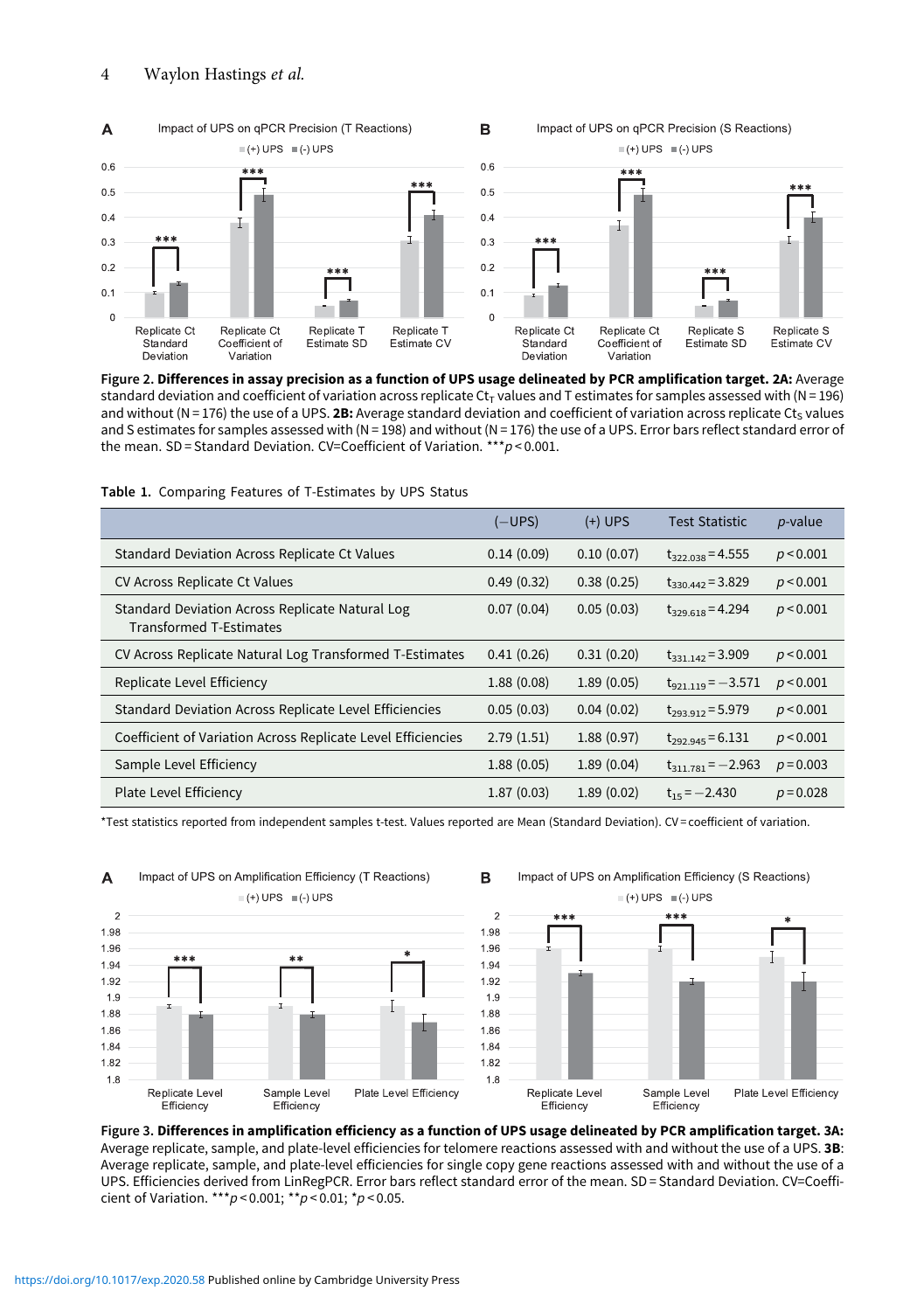|  |  |  | Table 2. Comparing Features of S-Estimates by UPS Status |  |  |
|--|--|--|----------------------------------------------------------|--|--|
|--|--|--|----------------------------------------------------------|--|--|

|                                                                                   | (—UPS)     | $(+)$ UPS  | <b>Test Statistic</b>  | <i>p</i> -value |
|-----------------------------------------------------------------------------------|------------|------------|------------------------|-----------------|
| <b>Standard Deviation Across Replicate Ct Values</b>                              | 0.13(0.09) | 0.09(0.06) | $t_{321,314} = 4.571$  | p < 0.001       |
| CV Across Replicate Ct Values                                                     | 0.49(0.33) | 0.37(0.26) | $t_{332,150} = 3.804$  | p < 0.001       |
| Standard Deviation Across Replicate Natural Log<br><b>Transformed S-Estimates</b> | 0.07(0.05) | 0.05(0.03) | $t_{324.946} = 4.267$  | p < 0.001       |
| CV Across Replicate Natural Log Transformed S-Estimates                           | 0.40(0.27) | 0.31(0.21) | $t_{332,144} = 3.818$  | p < 0.001       |
| Replicate Level Efficiency                                                        | 1.93(0.08) | 1.96(0.06) | $t_{976,353} = -7.431$ | p < 0.001       |
| Standard Deviation Across Replicate Level Efficiencies                            | 0.05(0.03) | 0.04(0.02) | $t_{318.043} = 4.672$  | p < 0.001       |
| Coefficient of Variation Across Replicate Level Efficiencies                      | 2.57(1.37) | 1.94(1.01) | $t_{318,327} = 4.955$  | p < 0.001       |
| Sample Level Efficiency                                                           | 1.92(0.05) | 1.96(0.04) | $t_{328,426} = -6.365$ | p < 0.001       |
| Plate Level Efficiency                                                            | 1.92(0.03) | 1.95(0.02) | $t_{15} = -2.841$      | $p = 0.012$     |

<span id="page-4-0"></span>\*Test statistics reported from independent samples t-test. Values reported are Mean (Standard Deviation). CV = coefficient of variation.

Table 3. Comparing Metrics of External Validity by UPS Status

| Leukocyte-Buccal Correlation of Plate-Level T/S Ratios     |                     |                  |  |
|------------------------------------------------------------|---------------------|------------------|--|
|                                                            | $r(p-value)$        | 83.4% CI         |  |
| $(-)$ UPS                                                  | $0.62$ (< $0.001$ ) | [0.47, 0.74]     |  |
| $(+)$ UPS                                                  | $0.92$ (< $0.001$ ) | [0.88, 0.95]     |  |
| *Correlations controlled for sex and age                   |                     |                  |  |
| Correlation Between Age and Plate-Level T/S Ratios         |                     |                  |  |
|                                                            | $r(p-value)$        | 83.4% CI         |  |
| $(-)$ UPS                                                  | $-0.13(0.085)$      | $[-0.23, -0.02]$ |  |
| $(+)$ UPS                                                  | $-0.15(0.048)$      | $[-0.26, -0.05]$ |  |
| *Correlations controlled sex and tissue (leukocyte/buccal) |                     |                  |  |
| Parent-Offspring Correlation of Plate-Level T/S Ratios     |                     |                  |  |
|                                                            | $r(p-value)$        | 83.4% CI         |  |
| $(-)$ UPS                                                  | $0.74$ (< $0.001$ ) | [0.65, 0.80]     |  |
| $(+)$ UPS                                                  | $0.78$ (< $0.001$ ) | [0.70, 0.84]     |  |

<span id="page-4-1"></span>\* Correlations controlled for sex, parental age, offspring age, and tissue (leukocyte/buccal)

 $(\alpha = 0.05, power = 0.80.)$  For example, to detect the correlation of TL across tissues without a UPS ( $r =$ 0.62) requires a sample size of 18, while a sample of 7 is required to detect to detect with a UPS ( $r = 0.92$ ). This equates to being able to detect a significant effect with a 61% smaller sample size. Using the same procedure for age and parent-offspring correlations yields estimates of 25% and 8% smaller samples, for an average ability to detect an effect with a 31% smaller sample.

#### 4. Conclusions

TL assessment via qPCR is subject to bias from a host of analytical and pre-analytical factors (reviewed in Lin et al., [2019\)](#page-6-8), leading some to challenge the utility of telomeres as a biomarker of aging (Boonekamp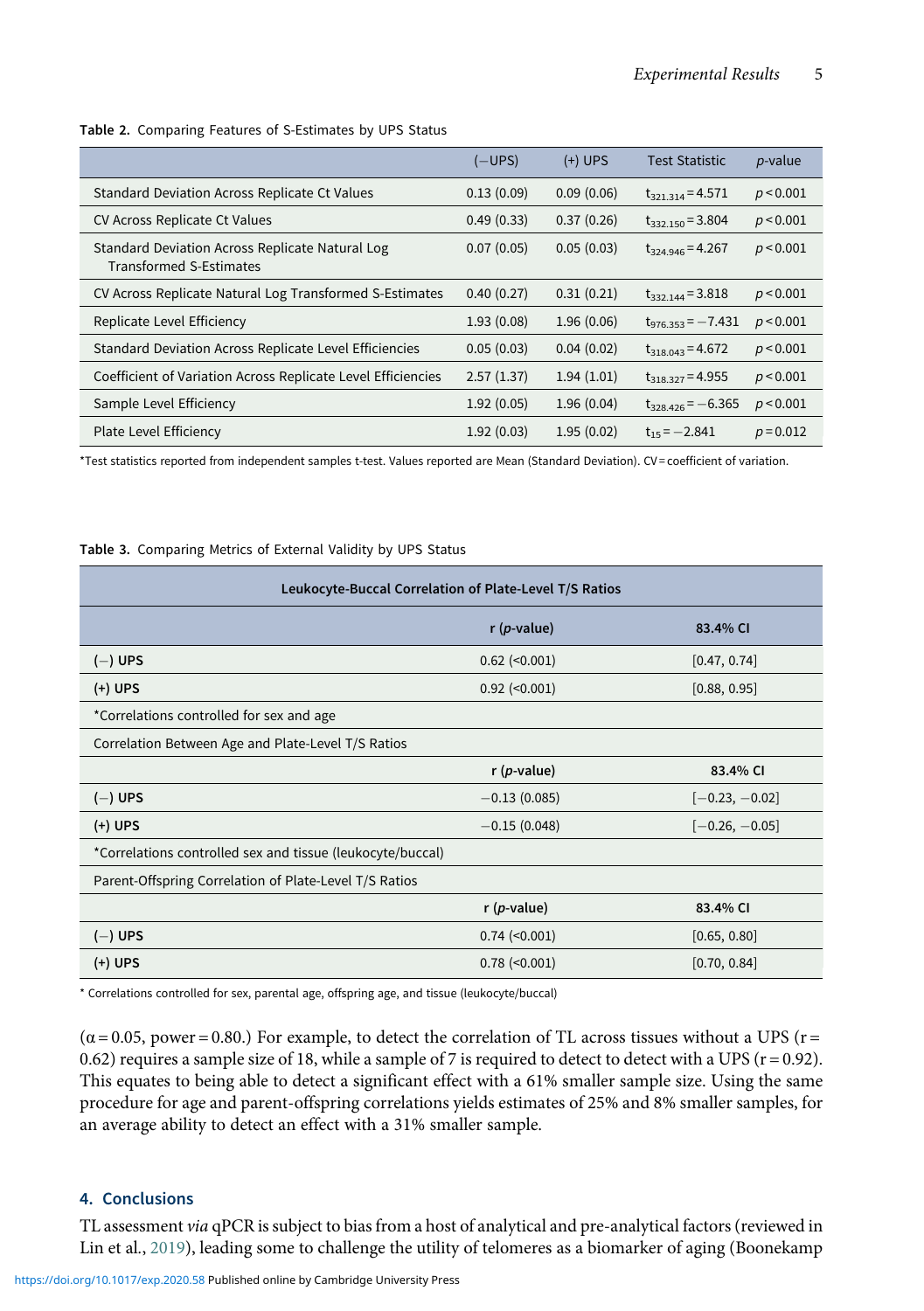et al., [2013\)](#page-5-8). Nevertheless, TL measurement via qPCR remains widely used in epidemiological research. Thus, elucidating measurement practices which enhance reproducibility and precision is of great interest.

Our results demonstrate substantial improvements to qPCR assay precision and measures of external validity through the utilization of an uninterruptible power supply. Further, findings suggest utilization of a UPS increases power in a manner equivalent to a 31% increase in sample size, although the degree of such improvement may differ with the baseline electric power quality and type of thermocycler employed. We frame our findings in the context of literature on TL assessment given the aim of the assays comprising our sample. However, the results are likely applicable to qPCR more broadly, and demonstrate the importance of considering power supply when conducting biological assays that rely on high performance electronics.

Acknowledgements. The authors would like to thank Brooke C. Mattern for their assistance with DNA extraction and quantification. We would also like to thank Dr Sue Rutherford Siegel in the Department of Biobehavioral Health Biomarker Core Lab for allowing the use of the facilities to perform telomere length assays.

Author Contributions. WJH and IS conceived original study that was refined by DTAE. WJH conducted telomere length assays. DTAE conceived analytical approach. WJH performed statistical analyses. DTAE performed power calculations. WJH, IS, and DTAE wrote the article.

Funding Information. This work was supported by National Institute on Aging (WJH, grant number T32AG049676) and National Institute of Environmental Health Sciences (IS grant number U01ES030949). The content is solely the responsibility of the authors and does not necessarily represent the official views of the National Institutes of Health.

Conflict of Interest. WJH, DTAE, and IS declare none.

Data Availability. The dataset used to generate the presented findings is available for public download at the repository site figshare (doi: [10.6084/m9.figshare.12954899](http://10.0.23.196/m9.figshare.12954899)).

Supplementary Materials. To view supplementary material for this article, please visit [http://dx.doi.org/10.1017/exp.2020.58.](http://dx.doi.org/10.1017/exp.2020.58)

#### <span id="page-5-5"></span>References

- <span id="page-5-1"></span>Aamir, M., Kalwar, K. A., & Mekhilef, S. (2016). Review: Uninterruptible power supply (UPS) system. Renewable and Sustainable Energy Reviews, 58, 1395–1410. [https://doi.org/10.1016/j.rser.2015.12.335.](https://doi.org/https://doi.org/10.1016/j.rser.2015.12.335)
- <span id="page-5-8"></span>Aubert, G., Hills, M., & Lansdorp, P. M. (2012). Telomere length measurement-caveats and a critical assessment of the available technologies and tools. Mutation Research, 730, 59–67. [https://doi.org/10.1016/j.mrfmmm.2011.04.003](https://doi.org/https://doi.org/10.1016/j.mrfmmm.2011.04.003).
- <span id="page-5-0"></span>Boonekamp, J. J., Simons, M. J. P., Hemerik, L., & Verhulst, S. (2013). Telomere length behaves as biomarker of somatic redundancy rather than biological age. Aging Cell, 12, 330–332. [https://doi.org/10.1111/acel.12050](https://doi.org/https://doi.org/10.1111/acel.12050).
- <span id="page-5-2"></span>Cawthon, R. M.(2002). Telomere measurement by quantitative PCR. Nucleic Acids Research, 30, e47. [http://www.ncbi.nlm.nih.](https://doi.org/http://www.ncbi.nlm.nih.gov/pubmed/12000852) [gov/pubmed/12000852](https://doi.org/http://www.ncbi.nlm.nih.gov/pubmed/12000852).
- Cunningham, J. M., Johnson, R. A., Litzelman, K., Skinner, H. G., Seo, S., Engelman, C. D., Vanderboom, R. J., Kimmel, G. W., Gangnon, R. E., Riegert-Johnson, D. L., Baron, J. A., Potter, J. D., Haile, R., Buchanan, D. D., Jenkins, M. A., Rider, D. N., Thibodeau, S. N., Petersen, G. M., & Boardman, L. A. (2013). Telomere length varies by DNA extraction method: Implications for epidemiologic research. Cancer Epidemiology, Biomarkers & Prevention, 22, 2047–2054. [https://](https://doi.org/https://doi.org/10.1158/1055-9965.EPI-13-0409) [doi.org/10.1158/1055-9965.EPI-13-0409](https://doi.org/https://doi.org/10.1158/1055-9965.EPI-13-0409).
- <span id="page-5-7"></span><span id="page-5-3"></span>Dagnall, C. L., Hicks, B., Teshome, K., Hutchinson, A. A., Gadalla, S. M., Khincha, P. P., Yeager, M., & Savage, S. A. (2017). Effect of pre-analytic variables on the reproducibility of qPCR relative telomere length measurement. PLoS ONE, 12, e0184098. [https://doi.org/10.1371/journal.pone.0184098.](https://doi.org/https://doi.org/10.1371/journal.pone.0184098)
- <span id="page-5-4"></span>Eisenberg, D. T. A. (2016). Telomere length measurement validity: The coefficient of variation is invalid and cannot be used to compare quantitative polymerase chain reaction and Southern blot telomere length measurement techniques. International Journal of Epidemiology, 45, 1295–1298. [https://doi.org/10.1093/ije/dyw191](https://doi.org/https://doi.org/10.1093/ije/dyw191).
- <span id="page-5-6"></span>Eisenberg, D. T. A., Kuzawa, C. W., & Hayes, M. G. (2015). Improving qPCR telomere length assays: Controlling for well position effects increases statistical power. American Journal of Human Biology, 27, 570–575. [https://doi.org/10.1002/](https://doi.org/https://doi.org/10.1002/ajhb.22690) [ajhb.22690](https://doi.org/https://doi.org/10.1002/ajhb.22690).
- Etzel, L., Hastings, W. J., Mattern, B. C., Oxford, M. L., Heim, C., Putnam, F. W., Noll, J. G., & Shalev, I. (2020). Intergenerational transmission of childhood trauma? Testing cellular aging in mothers exposed to sexual abuse and their children. Psychoneuroendocrinology, 120, 104781. [https://doi.org/10.1016/j.psyneuen.2020.104781](https://doi.org/https://doi.org/10.1016/j.psyneuen.2020.104781).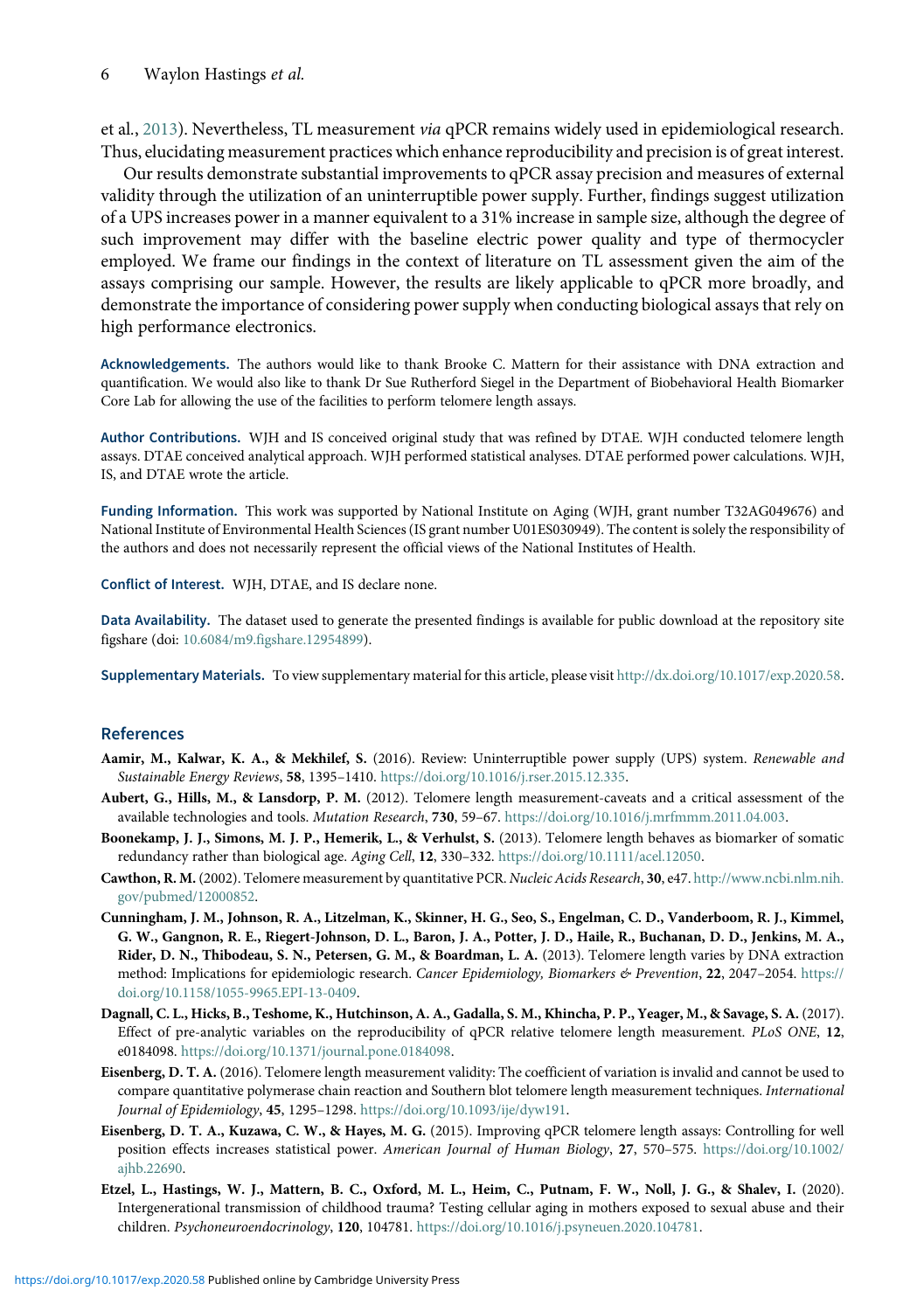- <span id="page-6-2"></span>Hastings, W. J., Shalev, I., & Belsky, D. W. (2017). Translating measures of biological aging to test effectiveness of geroprotective interventions: What can we learn from research on telomeres?. Frontiers in Genetics, 8, 164. [https://doi.](https://doi.org/https://doi.org/10.3389/fgene.2017.00164) [org/10.3389/fgene.2017.00164.](https://doi.org/https://doi.org/10.3389/fgene.2017.00164)
- <span id="page-6-3"></span>Jiménez, K. M., & Forero, D. A. (2018). Effect of master mixes on the measurement of telomere length by qPCR. Molecular Biology Reports, 45, 633–638. [https://doi.org/10.1007/s11033-018-4175-y](https://doi.org/https://doi.org/10.1007/s11033-018-4175-y).
- <span id="page-6-7"></span>Knol, M. J., Pestman, W. R., & Grobbee, D. E. (2011). The (mis)use of overlap of confidence intervals to assess effect modification. European Journal of Epidemiology, 26, 253-254. [https://doi.org/10.1007/s10654-011-9563-8.](https://doi.org/https://doi.org/10.1007/s10654-011-9563-8)
- <span id="page-6-8"></span>Lin, J., Smith, D. L., Esteves, K., & Drury, S. (2019). Telomere length measurement by qPCR – Summary of critical factors and recommendations for assay design. Psychoneuroendocrinology, 99, 271–278. [https://doi.org/10.1016/j.psy](https://doi.org/https://doi.org/10.1016/j.psyneuen.2018.10.005)[neuen.2018.10.005](https://doi.org/https://doi.org/10.1016/j.psyneuen.2018.10.005).
- <span id="page-6-0"></span>Lopez-Otin, C., Blasco, M. A., Partridge, L., Serrano, M., & Kroemer, G.(2013). The hallmarks of aging. Cell, 153, 1194–1217. [https://doi.org/10.1016/j.cell.2013.05.039.](https://doi.org/https://doi.org/10.1016/j.cell.2013.05.039)
- <span id="page-6-4"></span>Ramakers, C., Ruijter, J. M., Deprez, R. H. L., & Moorman, A. F. M. (2003). Assumption-free analysis of quantitative realtime polymerase chain reaction (PCR) data. Neuroscience Letters, 339, 62-66. [https://doi.org/10.1016/S0304-3940\(02\)01423-](https://doi.org/https://doi.org/10.1016/S0304-3940(02)01423-4) [4](https://doi.org/https://doi.org/10.1016/S0304-3940(02)01423-4).
- <span id="page-6-5"></span>Ruijter, J. M., Ramakers, C., Hoogaars, W. M. H., Karlen, Y., Bakker, O., van den Hoff, M. J. B., & Moorman, A. F. M. (2009). Amplification efficiency: Linking baseline and bias in the analysis of quantitative PCR data. Nucleic Acids Research, 37, e45. [https://doi.org/10.1093/nar/gkp045.](https://doi.org/https://doi.org/10.1093/nar/gkp045)
- <span id="page-6-1"></span>Wang, Q., Zhan, Y., Pedersen, N. L., Fang, F., & Hägg, S. (2018). Telomere length and all-cause mortality: A meta-analysis. Ageing Research Reviews, 48, 11–20. [https://doi.org/10.1016/j.arr.2018.09.002.](https://doi.org/https://doi.org/10.1016/j.arr.2018.09.002)
- <span id="page-6-6"></span>Welch, B. L. (1947). The generalization of `student's' problem when several different population variances are involved. Biometrika, 34, 28–35. [https://doi.org/10.2307/2332510](https://doi.org/https://doi.org/10.2307/2332510).

Cite this article: Hastings WJ, Eisenberg DTA, Shalev I (2020). Uninterruptible Power Supply Improves Precision and External Validity of Telomere Length Measurement via qPCR Experimental Results, 1, e52, 1-11. [https://doi.org/](https://doi.org/10.1017/exp.2020.58) [10.1017/exp.2020.58](https://doi.org/10.1017/exp.2020.58)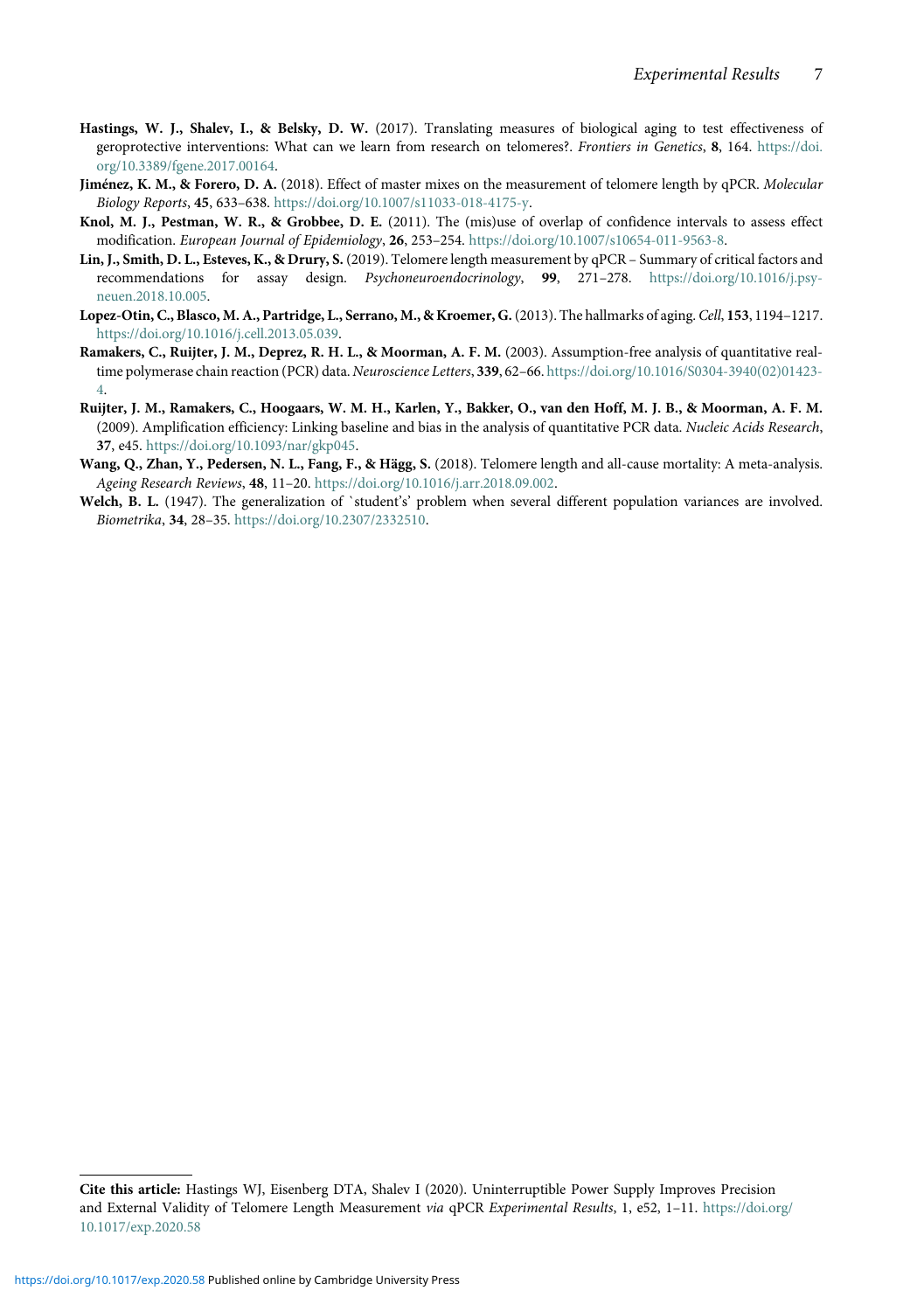# Peer Reviews

#### Reviewing editor: Dr. Michael Nevels

University of St Andrews, Biomolecular Sciences Building, Fife, United Kingdom of Great Britain and Northern Ireland, KY16 9ST

This article has been accepted because it is deemed to be scientifically sound, has the correct controls, has appropriate methodology and is statistically valid, and has been sent for additional statistical evaluation and met required revisions.

doi[:10.1017/exp.2020.58.pr1](https://doi.org/10.1017/exp.2020.58.pr1)

### Review 1: Uninterruptible Power Supply Improves Precision and External Validity of Telomere Length Measurement via qPCR

Reviewer: Dr. Francisco Morinha

Date of review: 07 October 2020

© The Author(s), 2020. Published by Cambridge University Press This is an Open Access article, distributed under the terms of the Creative Commons Attribution licence (<http://creativecommons.org/licenses/by/4.0/>), which permits unrestricted re-use, distribution, and reproduction in any medium, provided the original work is properly cited.

#### Conflict of interest statement. Reviewer declares none.

Comments to the Author: The work is very interesting and a good contribution for telomere biologists working with qPCR measurements in different research fields, and may have some repercussions for those who use qPCR for other applications.

I have only some remarks:

1. Sampling description needs to be improved.

- How many samples of buffy coat and buccal epithelial cells were collected from each group (grandmothers, mothers and children)?

- How DNA quality/purity was assessed? Please describe the technique and the sample exclusion criteria.

- DNA was extracted from buffy coat (N= 94) and buccal epithelial cells (N= 269). Did these DNA samples all have good quality for measuring telomeres by qPCR?

2. How many days/weeks did the assays take? Please indicate the precise time period (days/weeks or months) of assays with and without UPS.

3. How was the DNA stored? The working solution was always the same DNA aliquot? I think that the freezethaw cycles of the samples varied between assays. This can be a very critical point for qPCR telomere assays. It is important to indicate how this factor was controlled.

4. Were the assays always performed by the same person? Please state in the manuscript.

5. Lines 69-70: Each sample was analyzed in duplicate, triplicate…? Please describe in the manuscript. How many samples were analyzed per run/plate? Saying 34 PCR runs is unclear.

6. Line 59: It would be interesting for the reader to see at least the TL primers and the single-copy gene name and primers used in this work.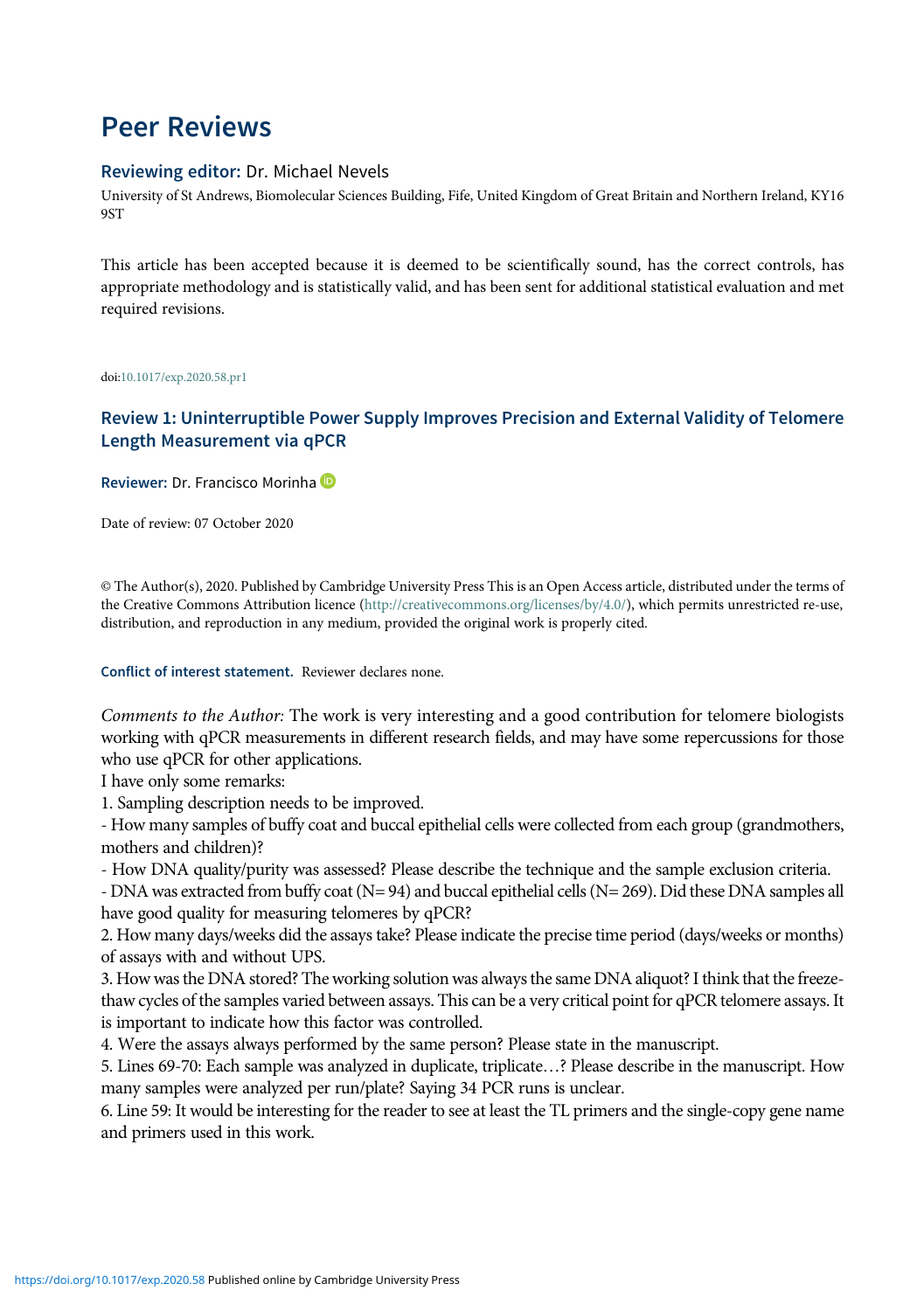## Score Card Presentation

4.0 /5

Context

5.0 /5

Analysis

4.6 /5

| Is the article written in clear and proper English? (30%)                                                       |  |
|-----------------------------------------------------------------------------------------------------------------|--|
| Is the data presented in the most useful manner? (40%)                                                          |  |
| Does the paper cite relevant and related articles appropriately? (30%)                                          |  |
| Does the title suitably represent the article? (25%)                                                            |  |
| Does the abstract correctly embody the content of the article? (25%)                                            |  |
| Does the introduction give appropriate context? (25%)                                                           |  |
| Is the objective of the experiment clearly defined? (25%)                                                       |  |
| Does the discussion adequately interpret the results presented? (40%)                                           |  |
| Is the conclusion consistent with the results and discussion? (40%)                                             |  |
| Are the limitations of the experiment as well as the contributions of the<br>experiment clearly outlined? (20%) |  |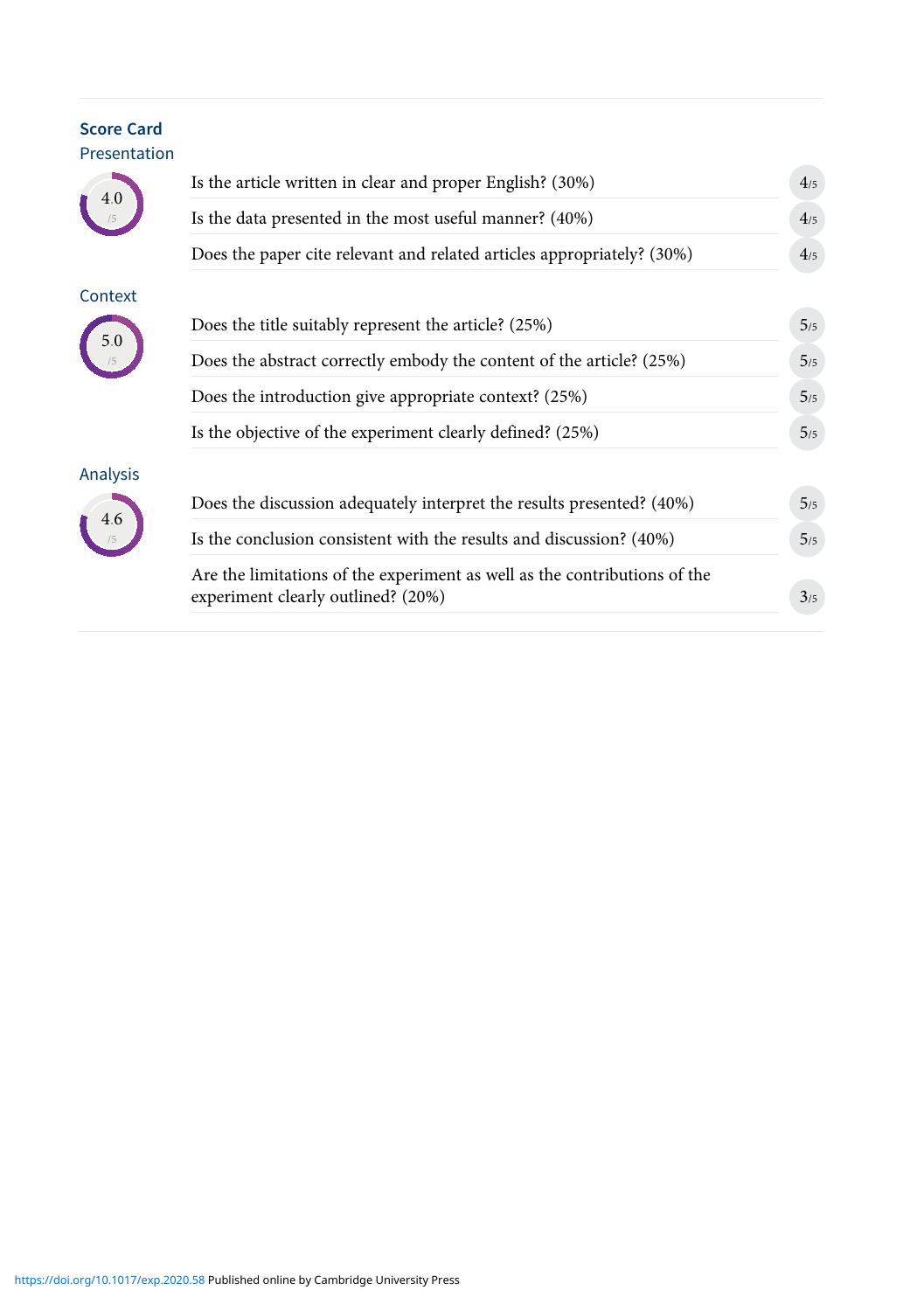### Review 2: Uninterruptible Power Supply Improves Precision and External Validity of Telomere Length Measurement via qPCR

Reviewer: Dr. Stacy Drury<sup>1</sup> Tulane University, Louisiana, United States

Date of review: 13 October 2020

© The Author(s), 2020. Published by Cambridge University Press This is an Open Access article, distributed under the terms of the Creative Commons Attribution licence (<http://creativecommons.org/licenses/by/4.0/>), which permits unrestricted re-use, distribution, and reproduction in any medium, provided the original work is properly cited.

Conflict of interest statement. reviewer declares none

Comments to the Author: This is an important methodologic manuscript. Please address (1) sample flow and what subsets were included in each analysis, include a flow chart (2) assay methodology using the TRN reporting guidelines for qPCR based TL studies and include an enhanced description of the 744 replicates (e.g. sample? plate?) (3) use ICCs instead of CV's. There were 34 runs, 17 T and 17 S, but 18 used the UPS as such comparisons with the T/S ratio for any analyses would include samples that had one plate with the T or S on the UPS and one without the UPS, please clarify and justify if appropriate. The analytic section needs greater details and should match the language and analyses in the results. Please define "external validity correlations" in methods/analytic section. Please better define "homogeneity of variance" and what aspects of the study this refers to as well as the analytic method to characterize it. The results refer to a "subset" however it is unclear what subset this refers to. Samples with a T/S ratio > 3sd were removed, however the analytic approach considered T and S plates separately, please provide justification for this approach. Please describe the analytic approach for the power analyses in the methods. There remains a debate about a true "gold standard" for TL analyses, please remove this statement. Placing this study in the broader qPCR field and determining if the UPS have been evaluated for other qPCR applications would broaden the applicability of the study results.

## Score Card Presentation 3.9 /5 Is the article written in clear and proper English?  $(30\%)$   $5/5$ Is the data presented in the most useful manner?  $(40\%)$   $3/5$ Does the paper cite relevant and related articles appropriately?  $(30\%)$  4/5 Context 4.8 /5 Does the title suitably represent the article?  $(25%)$  5/5 Does the abstract correctly embody the content of the article?  $(25\%)$  5/5 Does the introduction give appropriate context?  $(25%)$   $4/5$ Is the objective of the experiment clearly defined?  $(25%)$   $5/5$